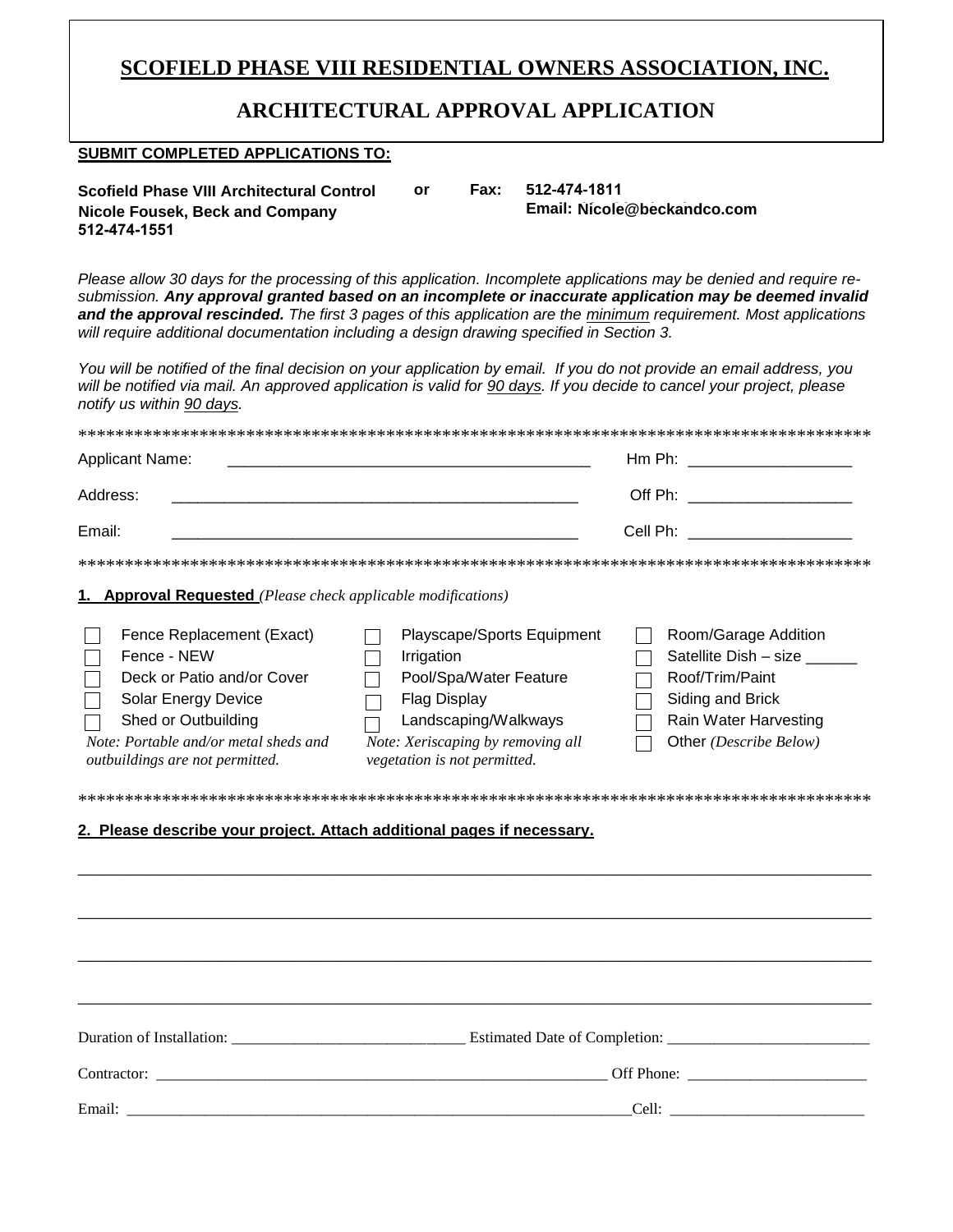| 3. Provide plans and specifications to depict the work to be undertaken (Submit all, as applicable) |                                                                                                                                                                                                                                                                                                                                                                                |  |  |  |  |
|-----------------------------------------------------------------------------------------------------|--------------------------------------------------------------------------------------------------------------------------------------------------------------------------------------------------------------------------------------------------------------------------------------------------------------------------------------------------------------------------------|--|--|--|--|
|                                                                                                     | A plot plan showing the lot boundaries, house location, driveway and sidewalk location, fence location,<br>and all applicable building setbacks and easements.                                                                                                                                                                                                                 |  |  |  |  |
|                                                                                                     | Outline of proposed modification on plot plan showing location of proposed modification (illustrating no<br>modification within setbacks and easements) and distance of modifications from fences and<br>improvements. Plot plan must show location of trees in the area of modification that may be affected by<br>construction and proposed access location, if needed.      |  |  |  |  |
|                                                                                                     | Drawing, photo, and/or sketch of structural design, exterior elevations, and floor plan of modification<br>with major dimensions.                                                                                                                                                                                                                                              |  |  |  |  |
|                                                                                                     | Description, photos, and/or and samples of exterior materials (framing, siding, roofing, masonry) to be<br>used including colors and textures (paint/stain) with verification that colors and textures will match to trim<br>color of house. Description should include all accessories, attachments and/or equipment to be installed.                                         |  |  |  |  |
|                                                                                                     | Details on aspects related to construction such as lot access, tree removal, heavy machinery<br>used, construction timetable, and any special dispensation that may be required.                                                                                                                                                                                               |  |  |  |  |
|                                                                                                     | Description of visibility of modification from street and neighboring lots. Photos of proposed location for the<br>modification (including trees or other items that may be affected); photos of home showing brick, siding,<br>trim, and shingle styles and colors; photos showing the visibility of the proposed modification location from<br>streets and neighboring lots. |  |  |  |  |
|                                                                                                     | All exterior illumination including location and method of illumination - No "wash over" of lighting<br>to adjoining property or common areas is permitted.                                                                                                                                                                                                                    |  |  |  |  |
|                                                                                                     | Existing and finished grades at lot corners and at corners of proposed improvements.                                                                                                                                                                                                                                                                                           |  |  |  |  |
|                                                                                                     | Provision for drainage with cut and fill detail if change in lot contour is involved. Modifications should not<br>adversely impact any neighboring property.                                                                                                                                                                                                                   |  |  |  |  |
|                                                                                                     |                                                                                                                                                                                                                                                                                                                                                                                |  |  |  |  |

\*\*\*\*\*\*\*\*\*\*\*\*\*\*\*\*\*\*\*\*\*\*\*\*\*\*\*\*\*\*\*\*\*\*\*\*\*\*\*\*\*\*\*\*\*\*\*\*\*\*\*\*\*\*\*\*\*\*\*\*\*\*\*\*\*\*\*\*\*\*\*\*\*\*\*\*\*\*\*\*\*\*\*\*\*

### **4. Acknowledgement by Neighbors**

| <b>Neighbor Signature</b> | Address of Neighbors within line of sight of modification |  |  |
|---------------------------|-----------------------------------------------------------|--|--|
|                           |                                                           |  |  |
|                           |                                                           |  |  |
|                           |                                                           |  |  |

NOTE: Neighbors should be notified of your application; however, this notification does not constitute approval by the neighbor. Nor does the lack of signature by a neighbor mean that this application will be denied. Notification of the neighbors is provided as a courtesy to them.

#### \*\*\*\*\*\*\*\*\*\*\*\*\*\*\*\*\*\*\*\*\*\*\*\*\*\*\*\*\*\*\*\*\*\*\*\*\*\*\*\*\*\*\*\*\*\*\*\*\*\*\*\*\*\*\*\*\*\*\*\*\*\*\*\*\*\*\*\*\*\*\*\*\*\*\*\*\*\*\*\*\*\*\*\*\*

### **5. Notice to Applicant:**

- A. The authority to approve repairs, modifications, and improvements is derived from the Declaration of Covenants, Conditions and Restrictions ("CCRs"). No work should be commenced until written approval is received.
- B. Applicant acknowledges that all improvements must be constructed in accordance with the design guidelines contained in the CCRs in addition to any guidelines or rules adopted by the Association from time to time. All improvements must be constructed in accordance with the laws, rules, regulations, and building codes of governmental authorities having jurisdiction. Approval of this application does not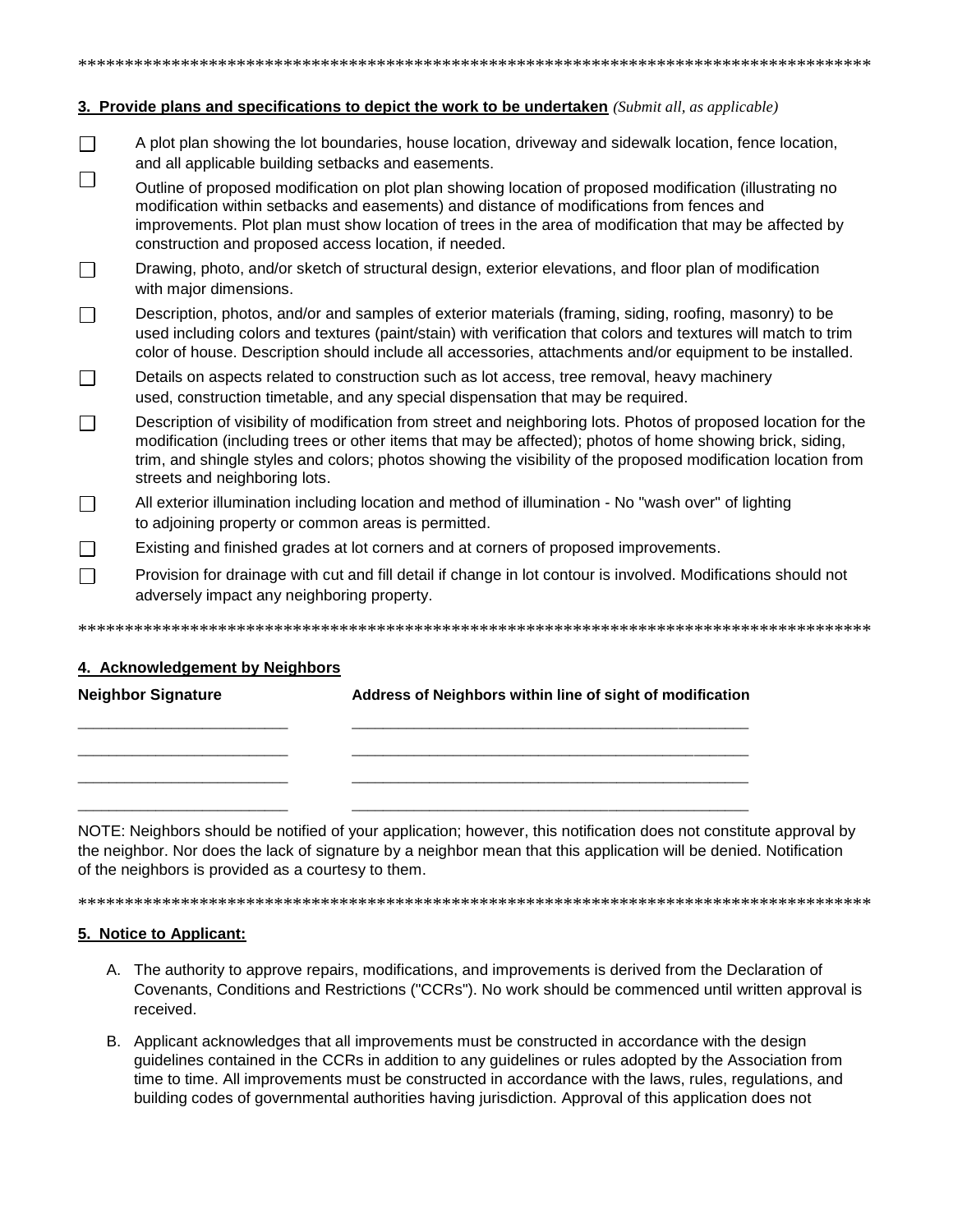constitute approval by any governmental authority, nor does it constitute a building permit.

- C. Approval of this application does not give Applicant the right to enter upon the property of any other owner or the common area in order to perform the construction contemplated by this application. The Association and/or the Board of Directors cannot, and does not, authorize encroachment on any easement or property outside the boundaries of the applicant's property boundary lines.
- D. The Association cannot, and does not, grant approval for modifications in violation of the CCRs. Thus, any modification in violation of the CCRs, even if it has approval, is still in violation and subject to enforcement. Only a variance granted by the Board of Directors in written form for a specific instance may allow deviations from this requirement.
- E. Applicant certifies that the information contained herein is true and correct to the best knowledge and belief of Applicant.

| <b>Applicant Signature</b> |                                                              | Date |  |
|----------------------------|--------------------------------------------------------------|------|--|
|                            |                                                              |      |  |
|                            | <b>For Association Use Only</b>                              |      |  |
|                            | Application Approved as submitted                            |      |  |
|                            | Application Approved with the following conditions:          |      |  |
|                            |                                                              |      |  |
|                            |                                                              |      |  |
|                            |                                                              |      |  |
|                            | Application Denied at this time with the following comments: |      |  |
|                            |                                                              |      |  |
|                            |                                                              |      |  |
|                            |                                                              |      |  |
|                            |                                                              |      |  |

### [PDF to Word](http://pdfonline.blogspot.com/)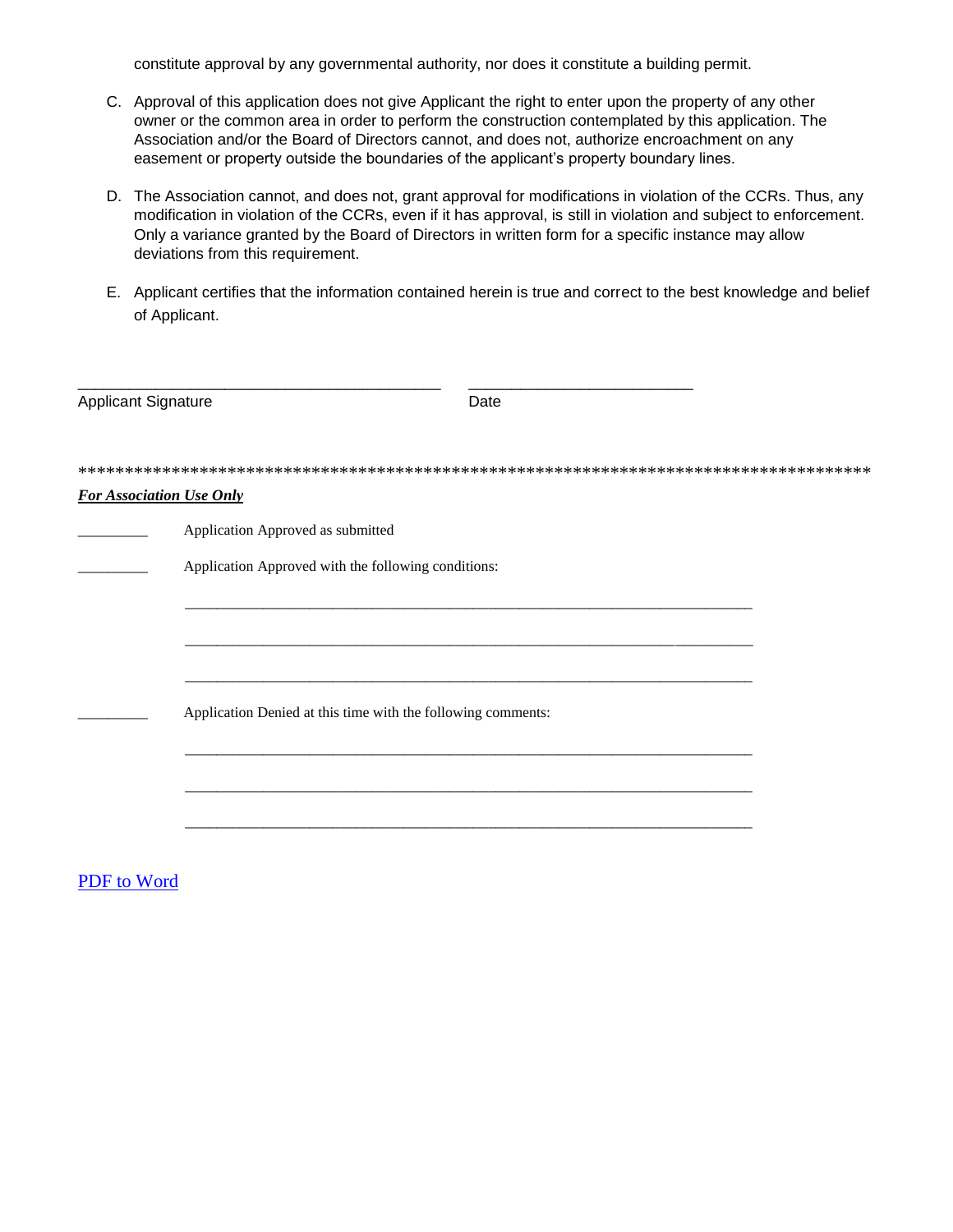# **ACC Specifications**

**Applications not meeting the criteria in these specifications for your type of project may be denied on the basis of being incomplete and will be subject to re-submission. These project specifications should be outlined in your project description above in Section 2 and in your design drawing in Section 3.** 

### **ADDITIONAL DECK CONSTRUCTION REQUIREMENTS**

- A. Show location of deck in relation to home. Note all easements and setbacks. Show all dimensions to deck from rear and side property lines.
- B. Show elevation drawing illustrating highest point of deck. Area of deck exceeding 4' in height must be screened with lattice.
- C. Show finished grades of lot.
- D. Show elevation drawing of any proposed covered areas, including trellis areas.
- E. Decking Material: \_\_\_\_\_\_\_\_\_\_\_\_\_\_\_
- F. Deck Stain Color:
- G. Covered Area Materials:

### **ADDITIONAL POOL CONSTRUCTION REQUIREMENTS**

- A. Show location of pool and related decking/patios/water features in relation to home. Note all easements and setbacks. Show all dimensions to the pool deck from rear and side property lines.
- B. Show elevation drawing of all water features noting height, i.e., waterfalls, walls, fountains, raised spa, etc.
- C. Show fence plan with existing fence lines and new fence lines.
- D. Show areas of exposed foundation. Any area of exposed foundation exceeding 8" is required to be screened with landscaping. Show how exposed foundation will be screened.
- E. Show finished grades of lot.
- F. Show location of pool equipment and sound attenuation features to prevent disturbance of neighbors.
- G. Show location and type of decking to be used. Note elevation changes to existing and finished grades.
- H. Coping Material: \_\_\_\_\_\_\_\_\_\_\_\_\_\_\_\_\_\_\_\_\_\_\_\_\_\_\_\_\_\_\_\_\_\_\_\_\_\_\_\_\_\_\_\_\_\_\_\_\_\_\_\_\_\_\_\_\_\_\_\_\_\_\_\_\_\_\_
- I. Tile Color:
- J. Deck Material:
- K. Deck Stain Color (wood decks only):

### **ADDITIONAL FENCE CONSTRUCTION REQUIREMENTS**

- A. The default fence for all lots is a solid wood privacy fence made of 6' long, nominal 1" x 4" double notched (45 degree top corners) cedar pickets tight fit to form a solid visual barrier. All fences external to the lot (i.e., those exposed to public view) shall be constructed with their "smooth side" facing out to the public view.
- B. Decorative fences along the perimeter of the neighborhood abutting streets and public areas shall always be maintained as such; with materials of the same style, size, and quality; and shall not be replaced with any other type of non-decorative fencing that is inconsistent or incongruent. Masonry pillars, if any, shall be maintained at the same intervals as currently exist. Any deviation from this requires specific approval.
- C. Wood fence materials, other than those described above, may be left un-treated, sealed with a clear sealant, stained or painted. Fence color must be maintained in harmony throughout your entire fence. Replacement pickets must also be colored to match the existing fence. Paint or Stain Color: \_\_
- D. Wrought iron fences are only allowed for the back fence for those lots backing up to a greenbelt. They must be painted black in color. The style and appearance must be approved. The first two lots along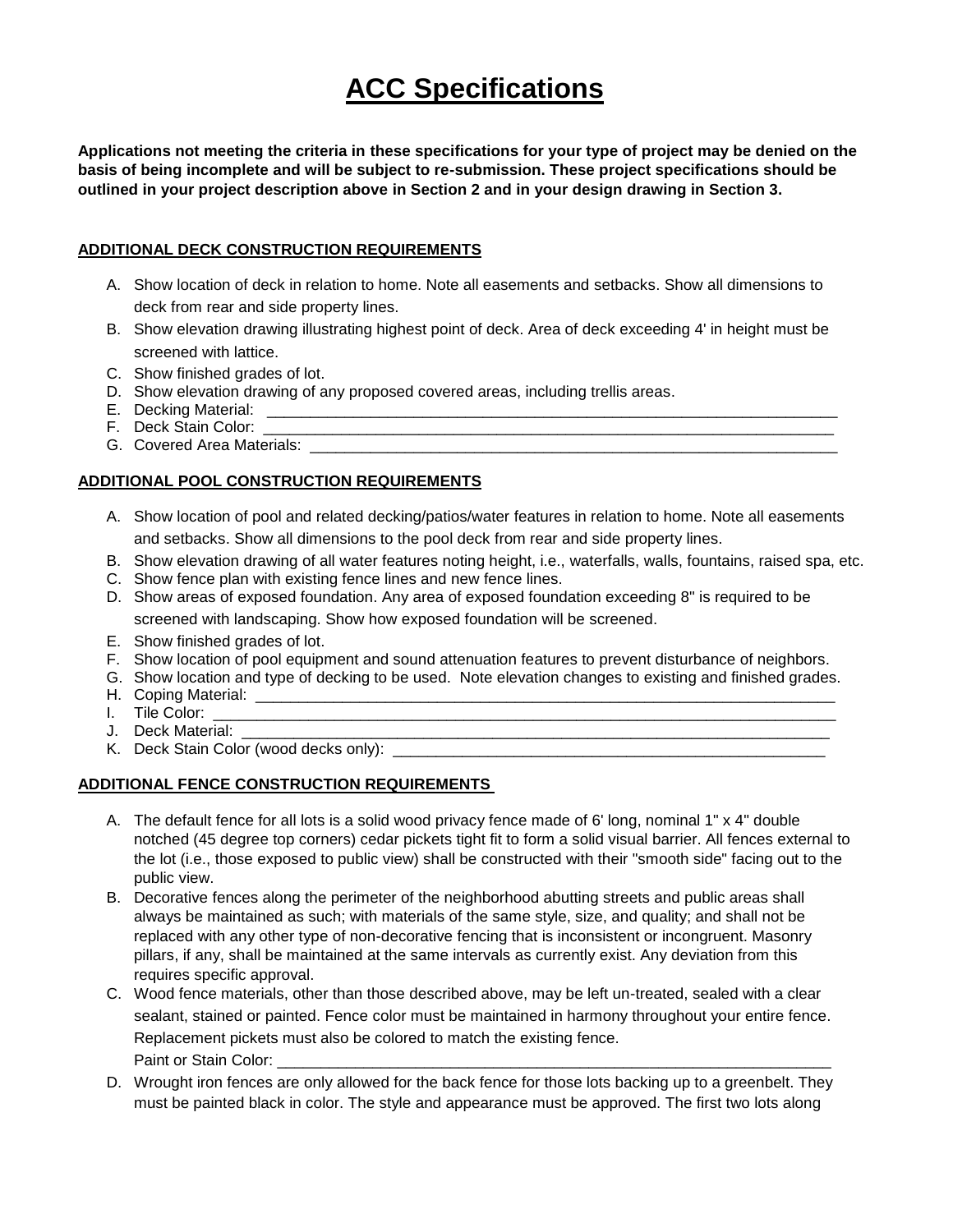either side of any greenbelt intersecting with a public road must maintain the identical modification.

- E. Fences may not be moved forward on a lot to more than 3/4 of the depth of the house.
- F. No fence may be placed such that it creates a hazardous or dangerous situation, i.e., obstructing the view at an intersection. City ordinances may further restrict the location or modification of fences.
- G. Fences internal to the lot, such as those used for safety fencing around pools, may be wood picket or wrought iron, consistent with the requirements set forth herein. These fences should be 6' or less in height and should not be visible from outside the perimeter privacy fence.
- H. No wire fencing is allowed.

### **ADDITIONAL PLAYGROUND/SPORTS EQUIPMENT REQUIREMENTS**

- A. This covers all playground equipment including forts, playscapes, swing sets, play houses, portable or permanent basketball goals, etc.
- B. Play structures building materials must be weatherproof wood (pressure treated pine, redwood, cedar, etc.). Plastic, vinyl, and metal are not allowed except for minor accessories (slides, swing seats, etc.). All wood must be sealed and stained with a cedar or redwood colored stain, or sealed with a clear sealant.
- C. Play structures must have minimal visibility from the street. Trees or bushes may be required to provide sight screening. Trees should be native with a 2" caliper measured 3' above the ground. The preferred tree is live oak.
- D. No playground equipment may be placed on the front or side yards that are on the street side of the privacy fence except for portable or permanent basketball goals. Basketball goals must be located on the side of the driveway, not in a street or obstructing any walkway.
- E. Playground equipment may not be located within the building setbacks or in easements.
- F. Playground equipment shall not exceed 10' in height; however, the ACC will consider granting variances of up to 12' on a case by case basis. When the height exceeds 10', the ACC will require an additional 5' set back for each additional 1' in height.
- G. Trees may not be cut down to make room for play equipment.
- H. Permits may be required by the City of Austin for certain play equipment. It is the owner's sole responsibility to obtain necessary permits.
- I. No tree houses are allowed.

### **ADDITIONAL SOLAR ENERGY DEVICE REQUIREMENTS**

- A. No such device may be installed on an owner's property other than on the roof of the home, or the roof of another structure previously approved, or in a fenced yard or patio owned and maintained by the owner.
- B. If a device is mounted on the roof of the home, it may not extend higher than or beyond the roofline.
- C. If a device is mounted on the roof of the home, it must be located on the side or rear of the home unless the alternate location increases the estimated annual energy production of the device, as determined by using a publicly available modeling tool provided by the National Renewable Energy Laboratory, by more than 10% above the energy production of the device if located on the side or rear of the home. *Written approval of any alternate location of the device will be required by all adjoining property owners.*
- D. The device must conform to the slope of the roof and have a top edge that is parallel to the roofline.
- E. The frames, support brackets, and visible piping or wiring must be in a silver, black, or bronze tone commonly available in the marketplace.
- F. If the device is located in a fenced yard or patio, the device may not be taller than the fence line.

### **ADDITIONAL FLAG DISPLAY REQUIREMENTS**

- A. Flags permitted to be displayed shall be the flag of the United States of America, the flag of the State of Texas, the flag of any governmental subdivision of the State of Texas, and the flag of any branch of the United States armed forces.
- B. With respect to the United States flag, any such display must be in accordance with 4 U.S.C. Sections 5- 10. With respect to the Texas flag, any such display must be in accordance with Chapter 3100,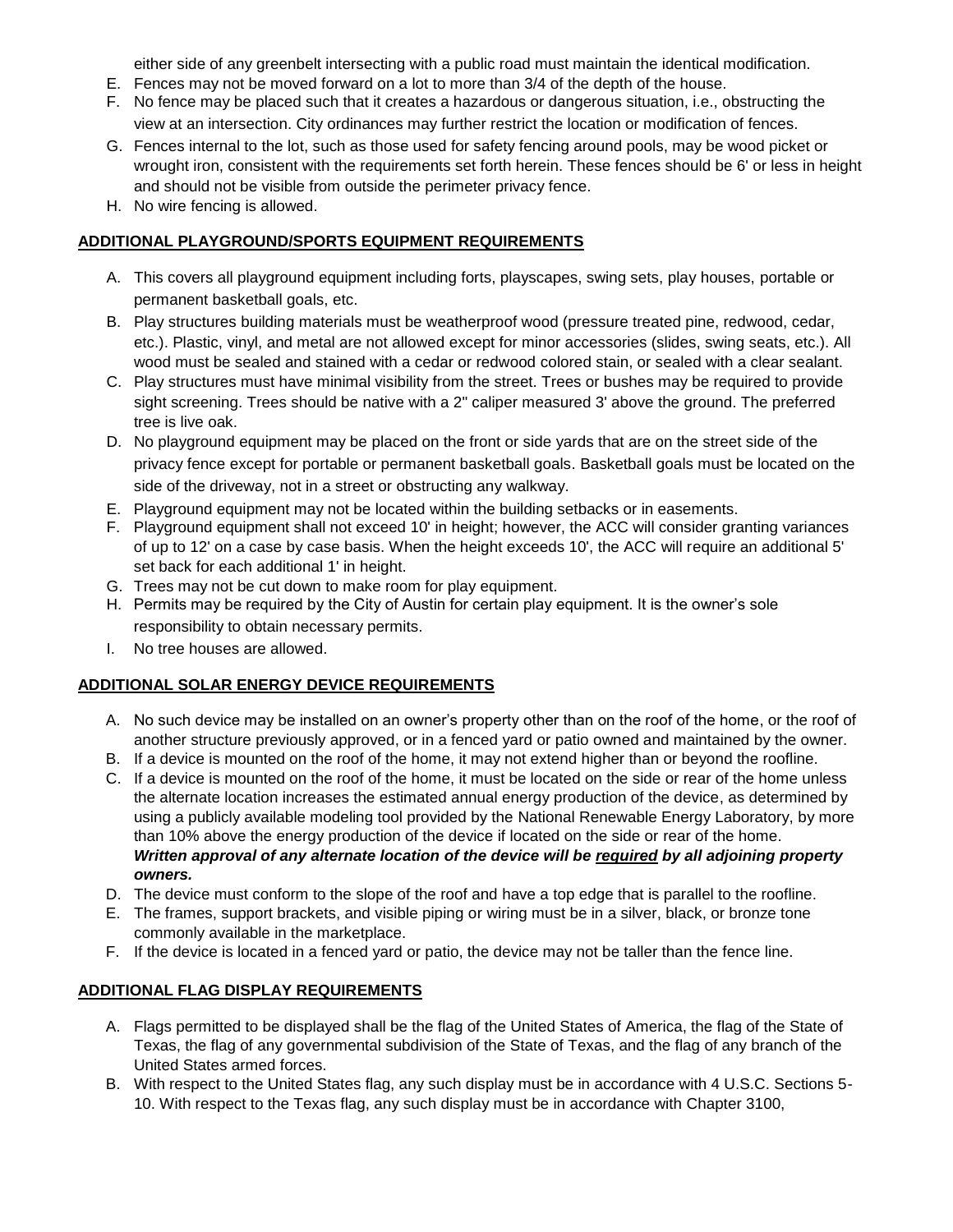Government Code.

- C. A flagpole attached to a dwelling or a freestanding flagpole must be constructed of a permanent, longlasting material, with a finish appropriate to the materials used in the construction of the flagpole and harmonious with the dwelling.
- D. The display of a flag, or the location and construction of the supporting flagpole, must comply with applicable zoning ordinances, easements, and setbacks of record.
- E. A displayed flag and the flagpole on which it is flown must be maintained in good condition. Any deteriorated flag or deteriorated or structurally unsafe flagpole must be repaired or removed.
- F. No more than one flagpole may be constructed on any property, and no flagpole shall exceed more than 20 feet in height.
- G. Flags may not be displayed that exceed a dimension of 9 feet in height by 5 feet in width.
- H. Lighting used to illuminate any displayed flag shall not operate to create a nuisance, and shall not illuminate any property other than the owner of such displayed flags property, nor shall it illuminate the interior of any dwelling at any time.
- I. Appropriate landscape modifications around the flagpole must be described in this application.
- J. No owner shall allow the external halyard of a flagpole to create noise that can be heard more than 25 feet from the flagpole.

### **ADDITIONAL RAIN WATER HARVESTING DEVICE REQUIREMENTS**

- A. No rain water harvesting device, storage container, related plumbing or appurtenances shall be allowed or located other than within a fenced backyard or the fenced patio of the property owner.
- B. The device must be properly screened as to obscure view of the device from adjoining property and the street, and such screening must be described in this application.
- C. Appropriate landscape modifications around the device must be described in this application.
- D. The device must be of a color that is consistent with the color of the home and not contain language or other content that is not typically displayed by such a barrel or system as it is manufactured.

### **ADDITIONAL XERISCAPE REQUIREMENTS**

Xeriscaping means using native and adapted plants that grow and sustain themselves with low water requirements, and that can tolerate heat and drought conditions. The City of Austin is vigorously promoting xeriscaping for resource conservation and environmental protection. The advantages of xeriscaping include:

- Substantial cost savings on water bills
- Conservation of diminishing water resources during drought periods
- Prevention of pollution of surface and ground water from environmentally harmful runoff
- Reduced yard maintenance requirements
- Pride in knowing you are doing something substantial to protect our fragile environment

### Approval for Changes

Prior to changing landscape, homeowners must submit an ACC application available on the Association's website at [www.scofieldridge.org](http://www.scofieldridge.org/) under the *Resources* tab. The request must include an outline of the project and a design plan, as well as details on the types of plants, ground covers, border materials, and hardscape materials to be used. Allow 30 days for approval of the request; the ACC may request additional information or changes to the plan that may cause final approval to take longer. Installation of new xeriscape cannot begin until the application has been approved. Once landscape installation has commenced, the project must be completed within thirty (30) days. If the project is not completed within that time, homeowner may be subject to violations as outlined in the Enforcement and Fining Policy. Questions about xeriscaping may be directed to [acc@scofieldridge.org.](mailto:acc@scofieldridge.org)

### Ground Cover

Non-turf areas may contain decomposed granite, ground hardwood mulch, crushed limestone, flagstone, or other loose stone material for a ground cover. The ground cover must be maintained to prevent weed growth, preferably without using toxic or environmentally harmful chemicals. Paver stones may be used to create walkways. Concrete surfaces are limited to driveways, sidewalks and patios only. Large areas may not be composed of a single material. For example, bare mulch/rock is not allowed unless interspersed with plants. Ground cover must not wash out onto the public sidewalk or street.